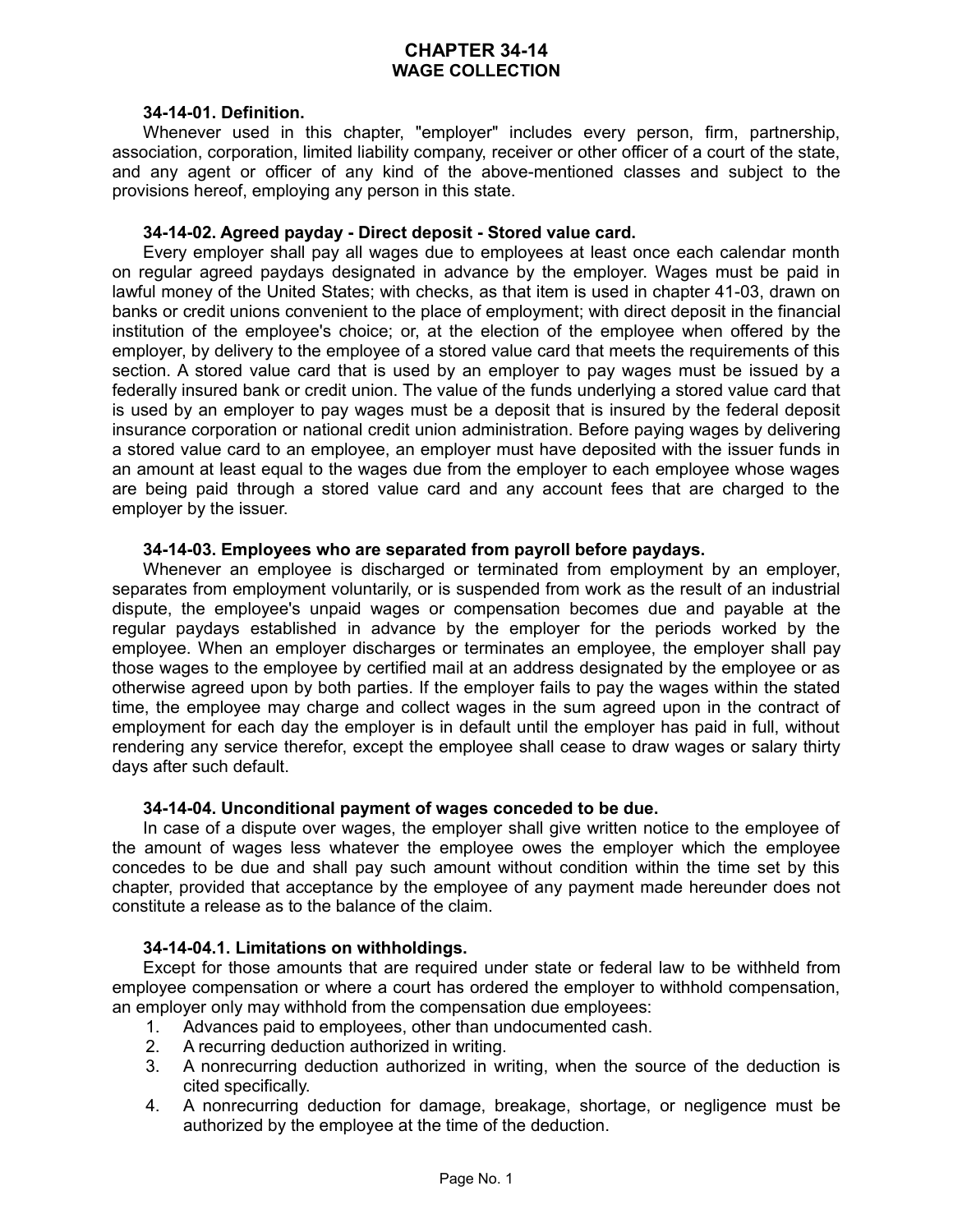# **34-14-05. Enforcement.**

- 1. The labor commissioner or the commissioner's deputy shall ensure compliance with this chapter, investigate alleged violations of this chapter, and institute or cause to be instituted actions for penalties and forfeitures related to violation of this chapter.
- 2. The commissioner or the commissioner's deputy may hold hearings on the merits of any claim and shall cooperate with any employee in the enforcement of a claim against the employee's employer in any case if, in the commissioner's opinion, the claim is valid.
- 3. In investigating a complaint under this chapter, the commissioner may require the attendance of a witness and the production of a book, record, document, data, or other object at any hearing or with reference to any matter the commissioner has the authority to investigate under this chapter.
	- a. If under this subsection a witness fails or refuses to appear or to produce, the commissioner may issue a subpoena to compel the witness to appear or a subpoena duces tecum to compel the witness to appear and produce a relevant book, record, document, data, or other object.
	- b. If a person refuses to obey a subpoena, the district court, upon application by the commissioner, may issue to the person an order requiring the person to appear and give evidence or otherwise produce documentary evidence requested by the commissioner regarding the matter under investigation.
	- c. A witness subpoenaed under this section who appears at a hearing or has a deposition taken is entitled to receive the same fees and mileage as a witness in a civil case in district court.
- 4. The commissioner may consider any offsets, deductions, or counterclaims asserted by an employer during the commissioner's investigation and determination of the validity, enforceability, and amount of any claim for wages. An employer shall disclose the basis for and the amount of any claimed offset, deduction, or counterclaim to the commissioner within the time the commissioner directs.
- 5. The commissioner and the commissioner's authorized representatives have the right to enter places of employment for the purpose of inspecting records and seeing that all provisions of this chapter are complied with.

## **34-14-06. Personnel.**

The labor commissioner and the commissioner's deputy may employ such clerical and other assistants as may be necessary to carry out the purposes of this chapter, and shall fix the compensation of such employees and may also, to carry out such purposes, incur reasonable traveling expenses for the commissioner and the commissioner's deputy and assistants.

## **34-14-07. Penalties.**

Any employer who willfully refuses to pay the wages due and payable when demanded as in this chapter, or who falsely denies the amount thereof, or that the same is due with intent to secure for the employer or any other person any discount upon such indebtedness, or with intent to annoy, harass, or oppress, or hinder, or delay, or defraud the person to whom such indebtedness is due, is guilty of an infraction. Any employee who falsifies the amount due the employee or who willfully attempts to defraud the employer is guilty of an infraction.

## **34-14-07.1. Retroactive payment not required.**

When the commissioner reviews a potential employment relationship involving an independent contractor who has a valid identification number issued under section 34-05-01.4 and determines that the party described as an independent contractor is an employee for purposes of wages, rather than an independent contractor, the commissioner may not require the party determined to be the employer to pay wages, in addition to those required by the contract, for that employee, or any interest, penalty, or delinquency fee with respect to those wages, retroactive to the date the relationship with the employee began, unless, however, the commissioner determines that the employer willfully and intentionally entered the relationship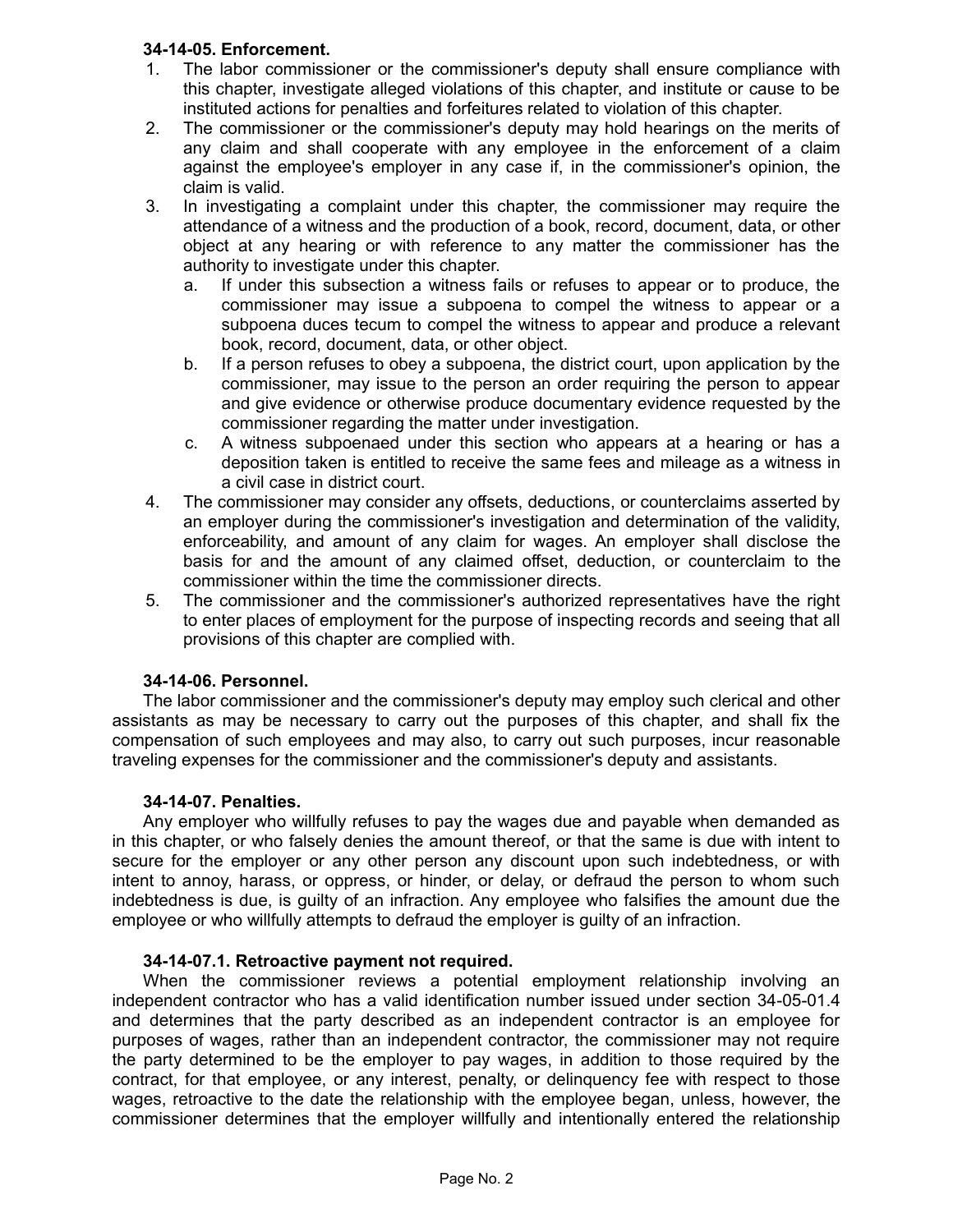with the purpose of avoiding the payment of wages. The commissioner may require the payment of wages for that employee as of the date the order declaring an employment relationship becomes final.

### **34-14-08. Assignment of wage claims to labor commissioner for recovery by civil action.**

The labor commissioner or the commissioner's deputy has the power and authority to take assignments of wage claims and claims for relief for penalties provided by section 34-14-09, without being bound by any of the technical rules with reference to the validity of such assignments; and has the power and authority to prosecute actions for the collection of such claims on behalf of persons who, in the judgment of the commissioner or the commissioner's deputy, are entitled to the services of the commissioner or the commissioner's deputy and who, in the commissioner's judgment, have claims which are valid and enforceable in the courts. The commissioner or the commissioner's deputy has the power to join various claimants in one preferred claim or lien and in case of suit to join them in one claim for relief.

## **34-14-09. Employees' remedies - Limitation on wages collectible.**

- 1. An employee may file with the department a claim for wages due under this chapter or under chapter 34-06 if the filing is made within two years from the date the wages are due and the amount of the wages claimed due is at least one hundred twenty-five dollars but not more than fifteen thousand dollars. For purposes of this section, wages are due at each regular payday immediately following the work period during which wages were earned. If the department denies the claim for wages due because the amount claimed is less than one hundred twenty-five dollars, the department shall inform the claimant of the opportunity for the claimant to pursue the claim in small claims court under chapter 27-08.1. If the department denies the claim for wages due because the amount claimed is more than fifteen thousand dollars, the department shall inform the claimant of the opportunity for the claimant to pursue the claim in district court under chapter 27-05.
- 2. If the labor commissioner determines wages have not been paid and that the unpaid wages constitute an enforceable claim, the commissioner, upon request of the employee, may take an assignment in trust for the wages or a claim for liquidated damages in amounts the commissioner deems valid and enforceable without being bound by the technical rules respecting the validity of any assignments and may bring any legal action necessary to collect the claim. With the consent of the assigning employee at the time of the assignment, the commissioner may settle and adjust the claim to the same extent as the assigning employee.
- 3. The limitation of action under section 34-01-13 is tolled by the filing of a claim with the commissioner until the commissioner determines the claim is not enforceable or the commissioner reassigns the claim to the employee.

## **34-14-09.1. Interest on unpaid wages - Amount of recovery - Exception.**

In addition to the employee's right to recover unpaid wages as provided in this chapter, every employee is entitled to recover from the employee's employer:

- 1. Interest on the unpaid wages from the date the wages are due until payment is made in full at the rate as established by section 47-14-09; and
- 2. An amount equal to:
	- a. Double the employee's unpaid wages, if, within one year preceding the date such wages are due, the employer has, on separate occasions, been subject to, and found liable for, two previous wage claims under the provisions of this chapter; or
	- b. Treble the employee's unpaid wages, if, within one year preceding the date such wages are due, the employer has, on separate occasions, been subject to, and found liable for, three or more previous wage claims under the provisions of this chapter.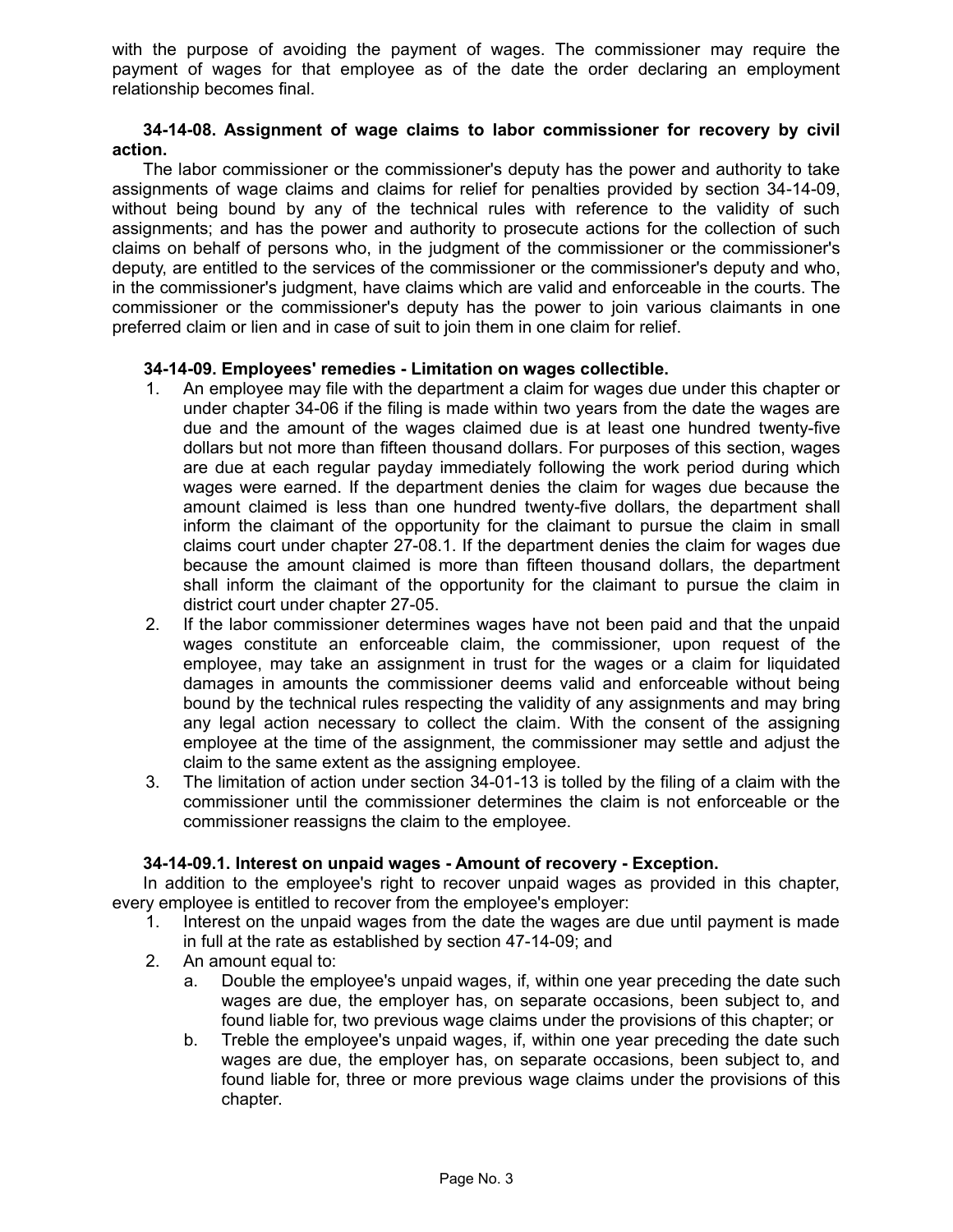The provisions of this section do not apply to wage claims arising under the Railway Labor Act [Pub. L. 69-257; 44 Stat. 577; 45 U.S.C. 151 et seq.] or to wage claims arising under contested application of collective bargaining agreements.

## **34-14-09.2. Limitations on accrued paid time off - Investigation**

- 1. If an employee separates from employment voluntarily, a private employer may withhold payment for accrued paid time off if:
	- a. At the time of hiring, the employer provided the employee written notice of the limitation on payment of accrued paid time off;
	- b. The employee has been employed by the employer for less than one year; and
	- c. The employee gave the employer less than five days' written or verbal notice.
- 2. If an employee separates from employment, a private employer may withhold payment for paid time off if:
	- a. The paid time off was awarded by the employer but not yet earned by the employee; and
	- b. Before awarding the paid time off, the employer provided the employee written notice of the limitation on payment of awarded paid time off.
- 3. As provided under section 34-14-05, an employee may report a violation under this section. If a report of violation is made within thirty days of the alleged violation, the labor commissioner shall investigate the merits of the claim. If a report is made more than thirty days following the alleged violation, the commissioner may investigate the merits of the claim.

#### **34-14-10. Rules and regulations.**

The labor commissioner is authorized to issue such rules and regulations as necessary for the purpose of carrying out the provisions of this chapter.

#### **34-14-11. Reciprocal agreements for collection of wages.**

The labor commissioner may enter into reciprocal agreements with the department of labor or corresponding agency of any other state, nation, or country or with the person, board, officer, or commission authorized to act for and on behalf of the department or agency, for the collection in the other state, nation, or country of claims or judgments for wages and other demands based upon claims previously assigned to the department of labor and human rights.

#### **34-14-12. Actions in other states, nations, or countries for collection of claims - Assignments for collection.**

The department of labor and human rights may, to the extent provided for by any reciprocal agreement entered into pursuant to section 34-14-11, or by the laws of any other state, nation, or country, maintain actions in the courts of the other state, nation, or country for the collection of such claims for wages, judgments, and other demands and may assign the claims, judgments, and demands to the department of labor or agency of the other state, nation, or country for collection to the extent that the same may be permitted or provided for by the laws of the state, nation, or country or by reciprocal agreement.

## **34-14-13. Claims assigned by other states, nations, or countries - Actions - Collection.**

The department of labor and human rights may, upon the written request of the department of labor or other corresponding agency of any other state, nation, or country or of any person, board, officer, or commission of the state, nation, or country authorized to act for and on behalf of the department of labor or corresponding agency, maintain actions in the courts of this state upon assigned claims for wages, judgments, and demands arising in the other state, nation, or country in the same manner and to the same extent that the actions by the department of labor and human rights are authorized when arising in this state; provided, however, that the actions may be commenced and maintained only in those cases where the other state, nation, or